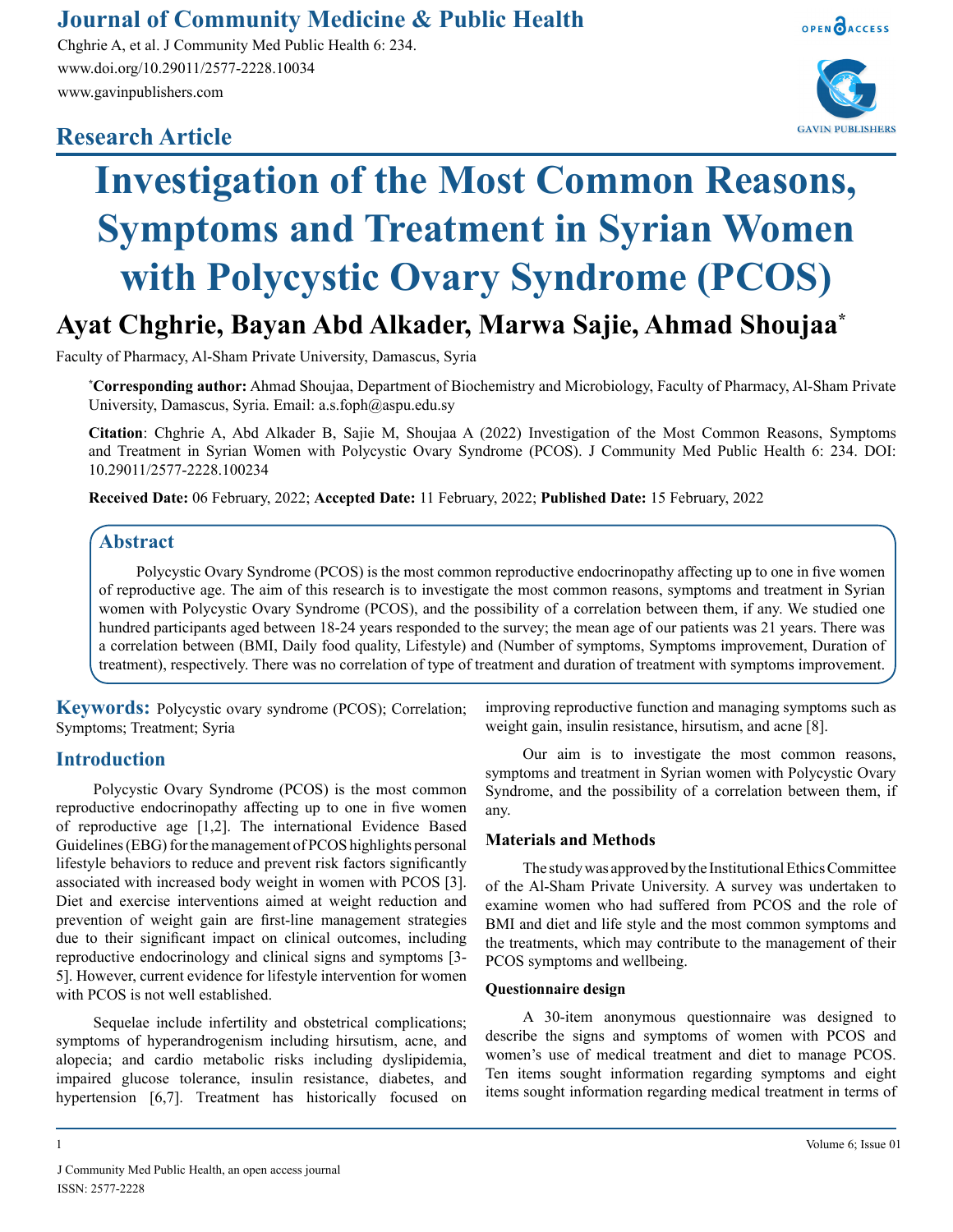duration and symptoms improvement. Socio-demographic characteristics were also collected. Multiple response options were available for participants to indicate which signs and symptoms of PCOS they were experiencing, and the types of dietary used and the life style. A cover letter informed participants' that consent was implied on completion of the questionnaire. The questionnaire took 15-20 minutes to complete.

#### **Data analyses**

Responses were analyzed using the statistical package SPSS version 22 (IBM SPSS, Armonk, NY, USA). The stability of the questionnaire was tested by alph Cronbach test to review the applicability and accuracy of the questionnaire. We analyzed reliability of questionnaire by Cronbach's Alpha. Correlations between variables were explored using Pearson's correlation, ANOVA and simple linear regression. A p value of 0.05 was considered statistically significant.

#### **Results**

One hundred participants aged between 18-24 years responded to the survey. The mean age of our patients was 21 years. The mean height was 160.85cm. The mean weight was 57.22 Kg. The mean BMI was 22.06 Kg/m<sup>2</sup> (Table 1). The value of Cronbach's alpha coefficient for all paragraphs of the questionnaire was 0.83 which is greater than 0.6. It is a high percentage for the purposes of conducting the study, which indicates a very good stability of the study tool.

| Variable        | <b>Response Category</b>     | $f(\%)$          | M      | <b>SD</b> |
|-----------------|------------------------------|------------------|--------|-----------|
| Participant Age | $18 - 20$                    | 35(35)           | 21     | 2.27      |
|                 | $21 - 24$                    | 65 (65)          |        |           |
| Height          | 148-160                      | 34(34)           | 160.85 | 5.39      |
|                 | 161-170                      | 60(60)           |        |           |
|                 | 171-175                      | 6(6)             |        |           |
| weight          | 42-59                        | 60(60)           | 57.22  | 9.88      |
|                 | 60-70                        | 26(26)           |        |           |
|                 | 71-80                        | 14(14)           |        |           |
| Body-Mass Index | Underweight $(\leq 18.5)$    | 11(11)           | 22.06  | 3.49      |
|                 | Normal Weight<br>$(18.5-25)$ | 68 (68)          |        |           |
|                 | Overweight (25-30)           | $\boldsymbol{0}$ |        |           |
|                 | Obese $( >30)$               | 21(21)           |        |           |

**Table 1:** Demographic Information of the participants (n=100) in terms of frequency (f), percentages (%), Mean (M) and Standard Deviation (SD) values.

There was a moderately strong positive correlation between BMI and the number of symptoms of PCOS, meaning that when BMI is higher above the normal level, the number of symptoms will increase in the case of polycystic ovaries by 1.269 times. There was a strong and negative correlation between the quality of daily food and the number of symptoms of PCOS, meaning that when the quality of daily food is higher, the number of symptoms will decrease by 1.47 times. There was a strong and negative correlation between the lifestyle and the number of symptoms of PCOS, meaning that when the lifestyle is more improved, the number of symptoms will decrease by 1.65 times. There was a medium-strong negative correlation between BMI and the improvement of symptoms of PCOS, meaning that when BMI is higher above the normal level, the improvement of symptoms will retreat by 1.343 times. There was a medium-strong positive correlation between the quality of daily food and the improvement of symptoms of PCOS, meaning that when the quality of the healthy daily food is higher, the improvement in symptoms will increase by 1.003 times. There was a strong positive correlation between lifestyle and improvement in symptoms of PCOS, meaning that when the quality of daily life is higher, more improvement of symptoms will be observed in the case of polycystic ovaries by 2.223 times. There was a strong positive correlation between BMI and treatment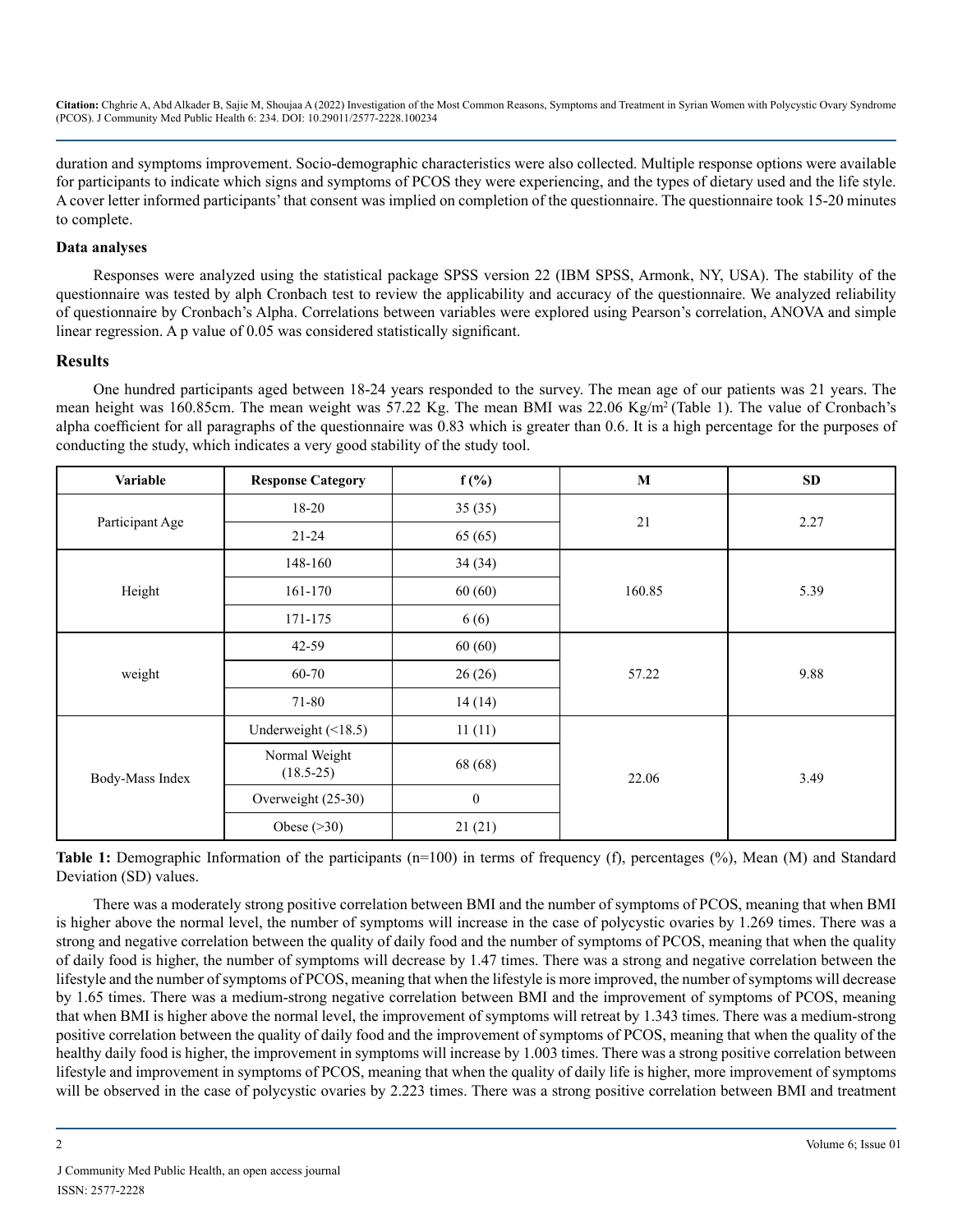duration, meaning that when BMI is higher above the normal level, the longer treatment will be followed by 1.321 times. There was a strong and negative correlation between the quality of daily food and duration of treatment, meaning that when the quality of the daily food is higher, the duration of treatment will be lower by 1.83 times. There was a strong and negative correlation between lifestyle and treatment duration, meaning that when the lifestyle is more improved, the duration of treatment will decrease by 1.85 times. We did not find a correlation between the improvement of symptoms and the type of treatment, nor with the duration of treatment (Table 2).

| $N = 100$                                                                                                                            |                      | <b>Number of symptoms</b> | <b>Symptoms improvement</b> | <b>Duration of treatment</b> |  |
|--------------------------------------------------------------------------------------------------------------------------------------|----------------------|---------------------------|-----------------------------|------------------------------|--|
| BMI                                                                                                                                  | Pearson Correlation  | 0.583                     | $-0.532$                    | 0.647                        |  |
|                                                                                                                                      | Sig.                 | 0.000                     | 0.000                       | 0.002                        |  |
|                                                                                                                                      | F Value <sup>a</sup> | 267.75                    | 10.283                      | 125.16                       |  |
|                                                                                                                                      | Sig.                 | 0.000                     | 0.000                       | 0.002                        |  |
| Daily food quality                                                                                                                   | Pearson Correlation  | $-0.87$                   | 0.432                       | $-0.76$                      |  |
|                                                                                                                                      | Sig.                 | 0.000                     | 0.002                       | 0.000                        |  |
|                                                                                                                                      | F Value <sup>a</sup> | 1.565                     | 238.685                     | 10.265                       |  |
|                                                                                                                                      | Sig.                 | 0.000                     | 0.002                       | 0.000                        |  |
| Lifestyle                                                                                                                            | Pearson Correlation  | $-0.65$                   | 0.622                       | $-0.75$                      |  |
|                                                                                                                                      | Sig.                 | 0.001                     | 0.021                       | 0.001                        |  |
|                                                                                                                                      | F Value <sup>a</sup> | 1.365                     | 189.720                     | 10.365                       |  |
|                                                                                                                                      | Sig.                 | 0.001                     | 0.021                       | 0.001                        |  |
| <b>Type of treatment</b>                                                                                                             | Pearson Correlation  |                           | $-0.18$                     |                              |  |
|                                                                                                                                      | Sig.                 |                           | 0.086                       |                              |  |
| <b>Duration of treatment</b>                                                                                                         | Pearson Correlation  |                           | 0.23                        |                              |  |
|                                                                                                                                      | Sig.                 |                           | 0.098                       |                              |  |
| <sup>a</sup> The F value is the result of an ANOVA test to find out if the means between two parameters are significantly different. |                      |                           |                             |                              |  |

**Table 2:** Correlation between BMI, Daily food quality, Lifestyle, Type of treatment and Duration of treatment with Number of symptoms and Symptoms improvement and Duration of treatment. N: frequency of valid cases, BMI: Body Mass Index, Sig: Significance.

# **Discussion**

Prescribing (Metformin) was the type of treatment followed by 28 patients, with a percentage of 28%. While (oral contraceptives) was the type of treatment followed by 34 women, with a percentage of 34% and (advising to modify lifestyle) was the type of treatment for 38 women, with a percentage of 38%. In contrast, the results of an electronic research questionnaire about women with PCOS included the Syrian Arab Republic for 1032 participants by Al-Sham Private University in the Faculty of Pharmacy in Lattakia. The hormone regulator were the most used in treatment by 71.5%, followed by metformin, which was the treatment option for 47.1% of the patients, and finally, 22.6% of the patients were treated by changing the lifestyle, and here we find agreement in the most common treatment protocol options with different percentages observed. This is maybe due to the larger number of participants and the diverse age groups, and finally because of the wider geographical area, which included Lattakia, Homs and Damascus [9]. According to the options mentioned in

the questionnaire about the duration of treatment for women with PCOS, the duration of treatment for women with PCOS was (less than a month) for 20 women, with a percentage of 20%. While the duration of treatment (from one month to less than 3 months) for 54 women, with a percentage of 54%. While the duration of treatment was (from three months to less than six months) for 16 women, with a percentage of 16%. The duration of treatment (six months and more) for 10 women, with a percentage of 10%.

As for the result of the correlation between BMI and the number of symptoms of PCOS, it agreed with a study conducted on women in both northern and southern China, which showed women with PCOS in northern China with a higher body mass index, due to the presence of large climatic differences between the north and south of China that result in different lives between the two populations. It was found that women in northern China exercised less, and this was associated with more severe symptoms of acne and worse metabolic attacks including higher glucose levels and lower levels of HDL, as well as lower rates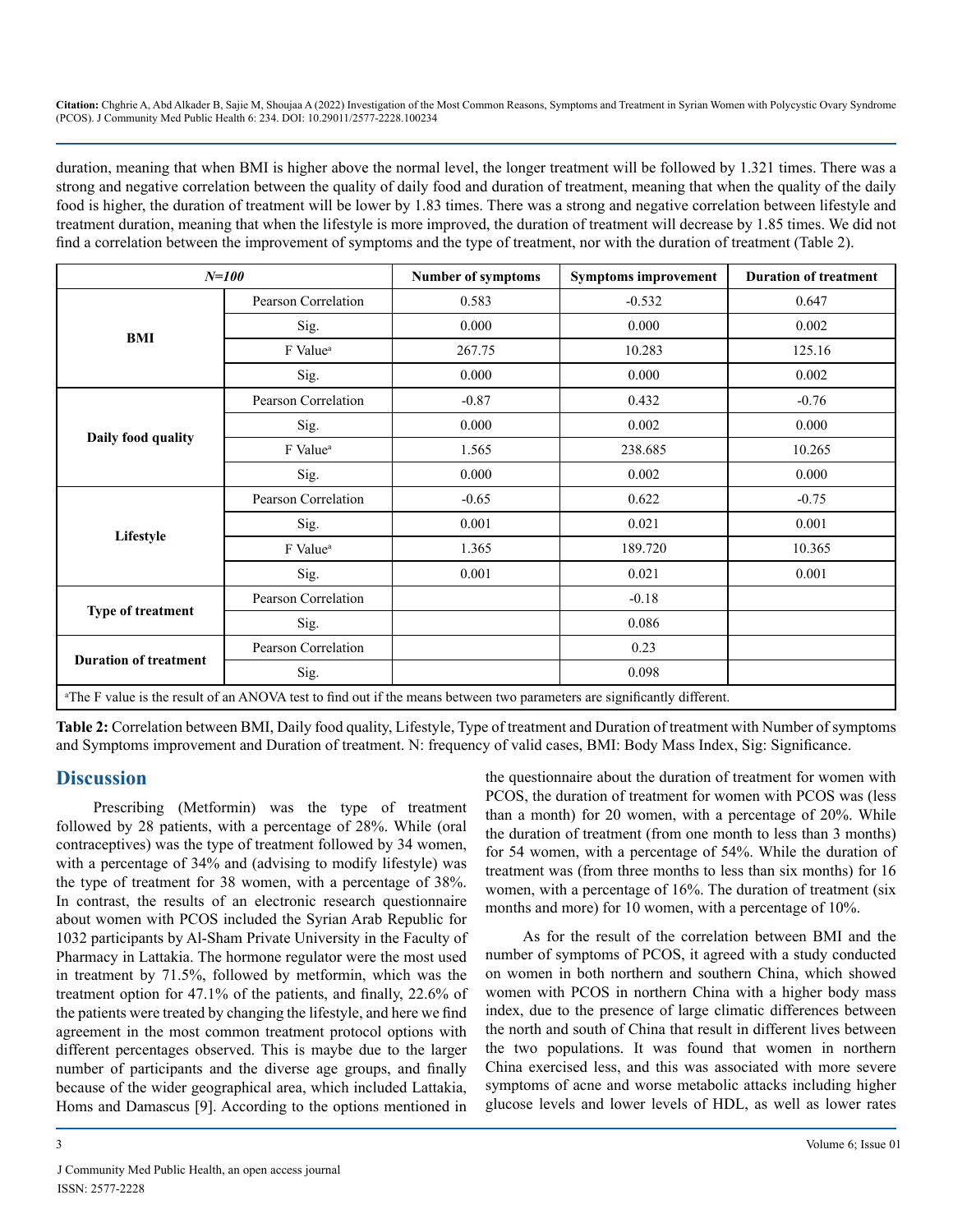of ovulation [10]. Regarding the result of the correlation between the quality of daily food and the number of symptoms of PCOS, it agreed with studies conducted on female patients in the United States of America, China and Korea, which showed that female patients in East Asia shared less severe symptoms than those of female patients in the United States of America and this is due to the higher mass index, which may be caused by the spread of ready-made and fried foods in the United States of America, while the predominantly healthy style of food preparation is common in East Asia, accompanied by a lower mass index [10-14]. As for the result of the correlation between the daily lifestyle and the number of symptoms of PCOS, it agreed with the same studies that were conducted on female patients between North and South China, which showed the impact of lifestyle and surrounding factors on the severity of symptoms, so that women in North China have a daily lifestyle represented by exercising less, due to the slightly cooler climate from the south, and this was clearly reflected in the severity of symptoms, including a lower ovulation rate and an increase in central obesity, insulin resistance, high blood lipids and high pressure [10]. As for the result of the correlation between BMI and the improvement of symptoms of PCOS, it agreed with a study conducted on women with PCOS in India, which showed an increase in the ovulation rate by 56.2% and an improvement in symptoms in general with the mass index approaching the normal value [14]. On the other hand, it was found that the severity of symptoms increased among the patients in North China, with a slower treatment response due to the increase in the mass index, since the mean body measurement was greater [10]. As for the result of the correlation between daily food quality and symptom improvement, it was agreed with studies in North and South China, that the northern female patients who followed a diet with a higher intake of wheat, meat and poultry showed a slower response and less symptom improvement compared to the diet pattern of female patients in the south with a higher intake of rice, fish and vegetables, the improvement of symptoms was clearer [15,16]. As for the result of the correlation between lifestyle and symptom improvement, it agreed with a study that showed improvement in symptoms, including psychological symptoms resulting from the syndrome, as well as a decrease in the incidence of diseases associated with the syndrome by changing lifestyle and following social support programs [17]. As for the result of the correlation between BMI and the duration of treatment, it was in agreement with the results of a study that showed that the Body Mass Index (BMI) more than 25, the more treatment of the syndrome turned to long-term treatment, so that a loss of 5 to 10% of the weight of the patients is beneficial in improving the metabolic and physiological symptoms and reproductive health, which reduces the treatment period [18]. As for the result of the correlation between the quality of daily food and the duration of treatment, it agreed with studies indicating the effect of the duration of treatment with the type of food, as food low in carbohydrates contributes to enhancing

treatment and reducing the duration of treatment [19]. As for the result of the correlation between lifestyle and the duration of treatment, it agreed with a study that showed that a poor lifestyle and a sedentary regimen leads to an increase in insulin resistance and thus negatively affects the efficacy of treatment and a longer period for managing symptoms of the syndrome [10].

As for the result of the correlation between the type of treatment and the improvement of symptoms, this may be due to the nature of the disease and the suitability of the type of treatment prescribed for them. We cannot say that drug treatment (metformin, oral contraceptives) contributes to an improvement in the disease state more than (lifestyle modification), but adherence to the prescribed treatment, whatever it is, will contribute to an improvement in the disease state.

As for the result of the correlation between the duration of treatment and the improvement of symptoms, this may be due to the severity of the pathological condition, as a severe pathological case may require a longer treatment time than a mild or moderate case that may require a shorter period of time for the improvement of pathological symptoms, and the reason may be non-adherence to treatment or the treatment protocol was not sufficient. As we mentioned in the questionnaire paper, among the 100 patients, the participation of more than one treatment is not mentioned, or the number of questionnaires may be insufficient to show any association. It may also be due to other factors, including adherence to the prescribed treatment. A patient who adheres to prescribed treatment may need a shorter period of time for treatment than a patient who did not adhere to the treatment.

# **Conclusion**

Significant prevalence of PCOS in general community of Syria draws attention towards the issue related to reducing the body mass index and focusing on quality of daily food and improving lifestyle for women who may be exposed to the syndrome. Further larger prospective studies about correlation of type of treatment and duration of treatment with symptoms improvement are needed to find out the most expected reason for result.

## **Acknowledgements**

We thank Prof. [Sharif Al Ashkar](https://www.facebook.com/sharif.alashkar), the president of Al-Sham Private University. We thank Dr. Khaled Alhomsi, Vice president of Al-Sham Private University. We thank Dr. Bassel Hussein, Scientific Vice Dean and Dr. Wael Alaghawani, Administrative Vice Dean of faculty of Pharmacy in Al-Sham Private University for their help and guidance.

## **References**

**1.** [March WA, Moore VM, Willson KJ, Phillips DIW, Norman RJ, et al.](https://pubmed.ncbi.nlm.nih.gov/19910321/)  [\(2010\) The prevalence of polycystic ovary syndrome in a community](https://pubmed.ncbi.nlm.nih.gov/19910321/)  [sample assessed under contrasting diagnostic criteria. Hum Reprod](https://pubmed.ncbi.nlm.nih.gov/19910321/)  [25: 544-551.](https://pubmed.ncbi.nlm.nih.gov/19910321/)